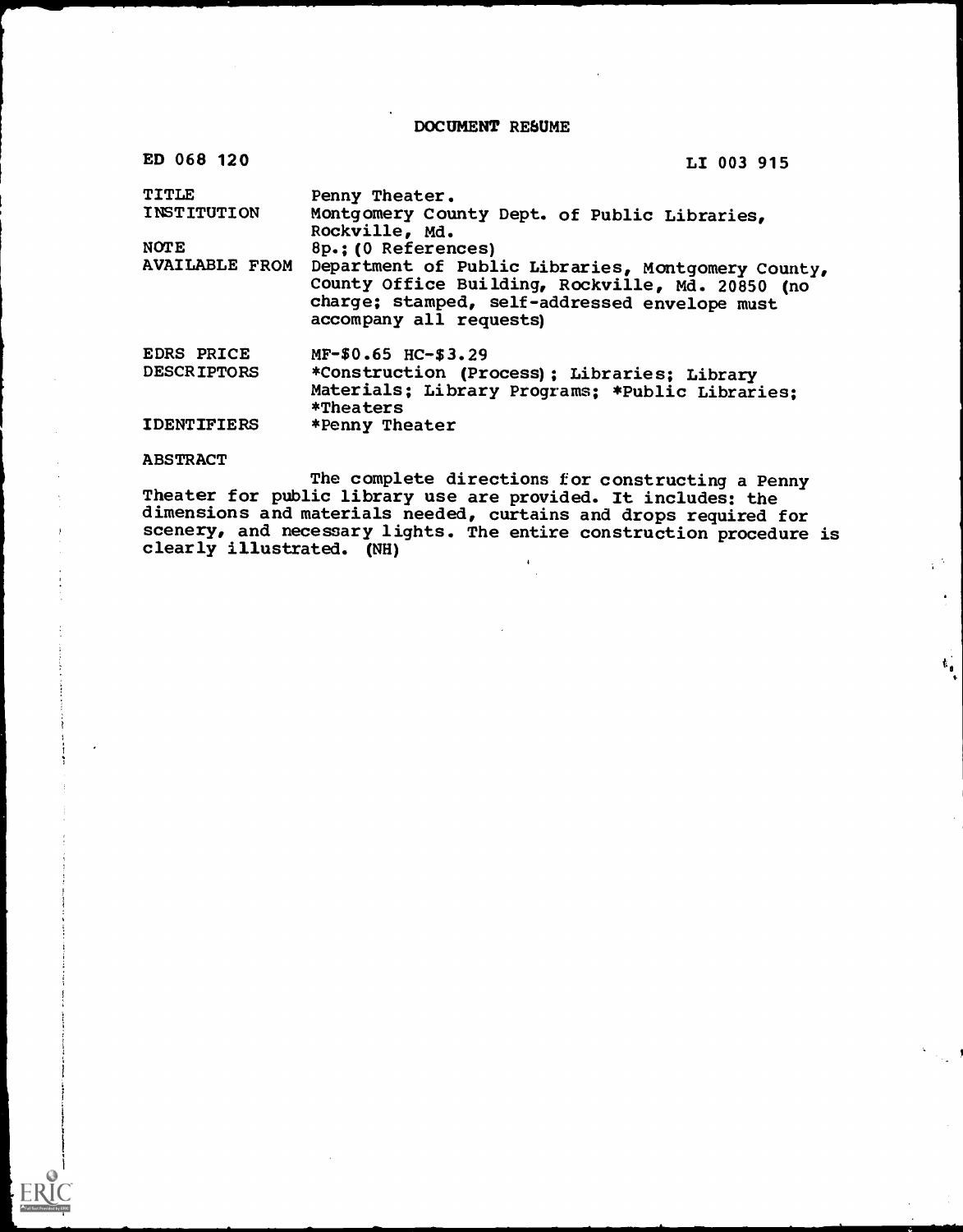**IQ** 

ග

6.

 $\mathbf{r}$ 

U.S. DEPARTMENT OF HEALTH,<br>
EDUCATION<br>
OFFICE OF EDUCATION<br>
ON DUCED EXACTLY AS RECEIVED FROM<br>
DUCED EXACTLY AS RECEIVED FROM<br>
THE PERSON OR ORGANIZATION ORIG.<br>
INATING IT POINTS OF VIEW OR OPIN. ons Stated DO NOT NECESSARILY<br>REPRESFNI OFFICIAL OFFICE OF EDU **CATION POSITION OR POLICY** 

> PENNY THEATER DEPARTMENT OF PUBLIC LIBRARIES MONTGOMERY COUNTY, MARYLAND

## DIRECTIONS FOR CONSTRUCTION OF THEATER

The theater sits on four legs. The back, and front proscenuim arch fit over the edge of the base. The wings, which are hinged, cover the lets and enclose the theater when folded. The inner proscenium stands 3" behind the outer, and is held in place by a slot underneath the crossbeams and is removeable. Crossbeam should proyide 2 or 3 dowel slots for a curtain and a. light rod between the proscenium arches.

Since theater will undoubtedly be carried by crossbeams, the front proscenium may need to be strengthened. We used paneling glued onto plywood, or 5/8" plywood if theater is to be painted. But if theater is to be used in one location at a single library, it may not need to be so strongly constructed.

Orchestra is intended to hide legs, hold footlights and extend stage outward if necessary by bridging the two with a cardboard floor.

> FILMED FROM BEST AVAILABLE COPY $\Delta \omega$  ,  $\Delta \omega$

 $\omega_{\rm{max}}$ 

 $\sim 10^{-1}$ 

1

المعاملات المناسب

and some state and all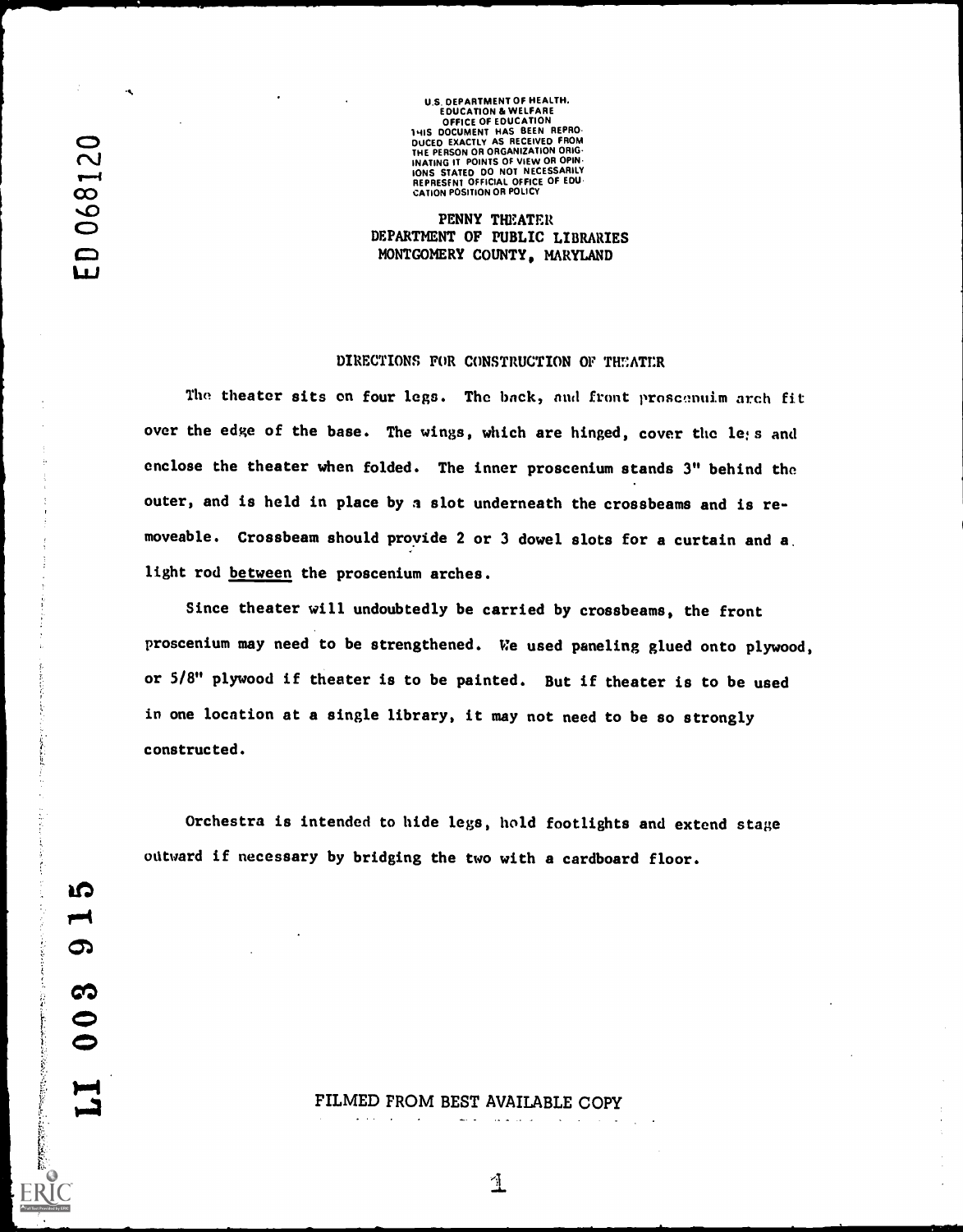

 $\ddot{\phantom{0}}$ 

 $-2-$ 

 $\boldsymbol{z}$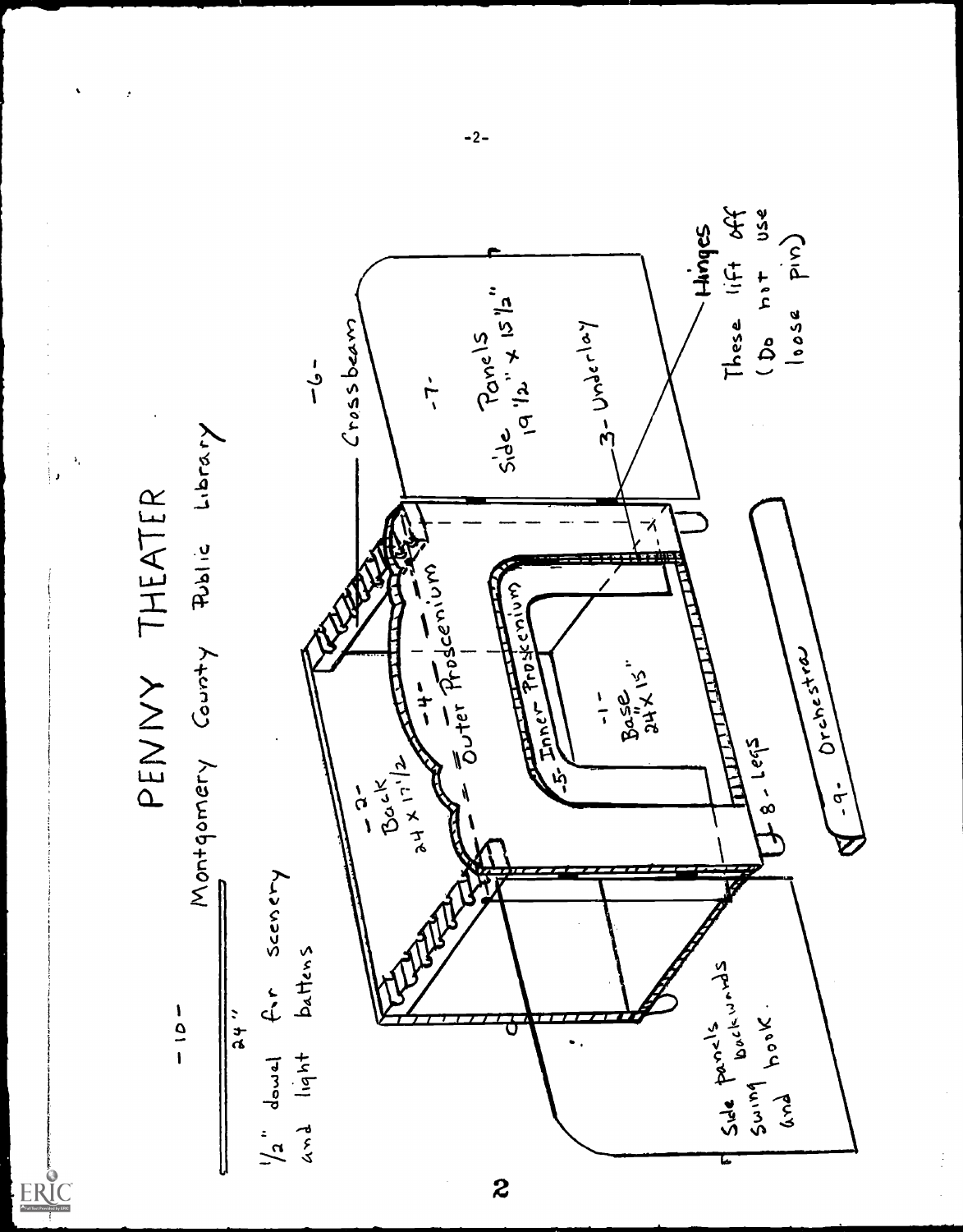## DIMENSIONS AND MATERIALS

1. Base 24" x 15"

 $\frac{1}{2}$ " - 5/8" Tickness

2. Back 24" x 17}"

 $k'' - k''$  Thickness

3. Front underlay for proscenium arch (optional)  $24 \times 21\frac{1}{4}$ .

4. Outer proscenium arch 24" x 21k" rounded rectangular opening is 19" x 14"



- 5. Inner proscenium arch 24" x 17". Sits on top of base and is held in place by slots in 2 top crossbars. 17" in height may have to be trimmed at top to fit into crossbeams. Rounded rectangular opening is 15" x 12". Inner proscenium slides out when needed.
- 6. Crossbeams. Drill 9/16" holes in 2 x 4 15" in length. Holes are drilled every  $\frac{1}{2}$ ". 2 x 4 is then cut in half length wise to make a

slotted holder for scenery dowels.



7. Side Panels.  $19\frac{1}{2}$  x  $15\frac{1}{2}$ ". These are hinged to outer proscenium with removeable hinges, and the outside upper corner is rounded. They . . cover the theater legs, and wh4n folded back enclose the theater sides, with hook fastener at back.

- 8. Legs.  $4 1\frac{1}{2}$ " dowel 2" high.
- 9. Orchestra rounded edge strip 24" x  $2\frac{1}{2}$ " with inside base of  $24$ " x  $2$ " x  $\frac{1}{2}$ ". Footlights are tacked inside. Orchestra should not be taller than stage floor.

3

10. 12-15k" dowels 24" long for curtains, lights and scenery.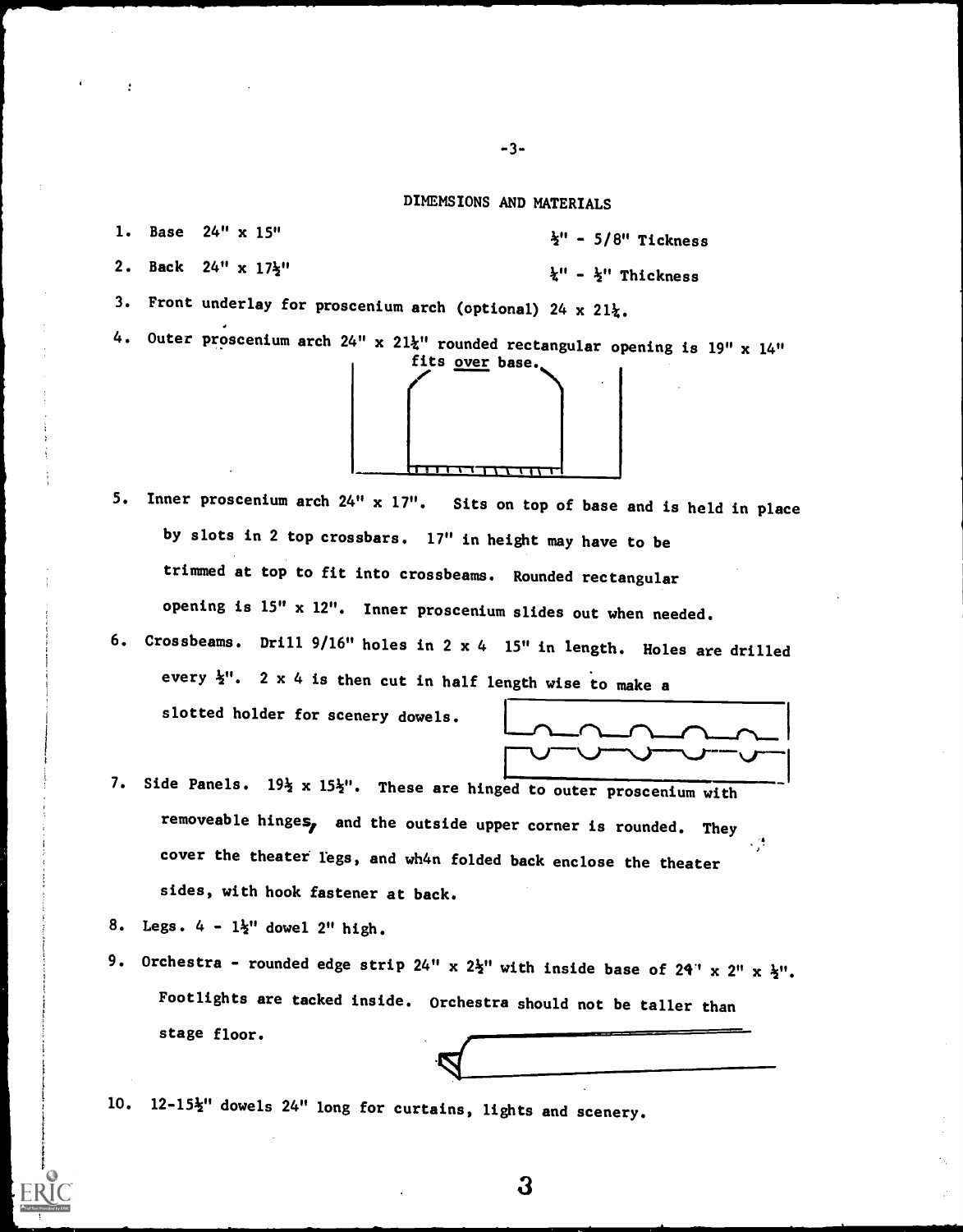CURTAINS AND DROPS FOR SCENERY

1. Scenery drops will suspended by curtain hooks onto  $\frac{1}{2}$ " dowels which are held in place by slots in crossbeams.



4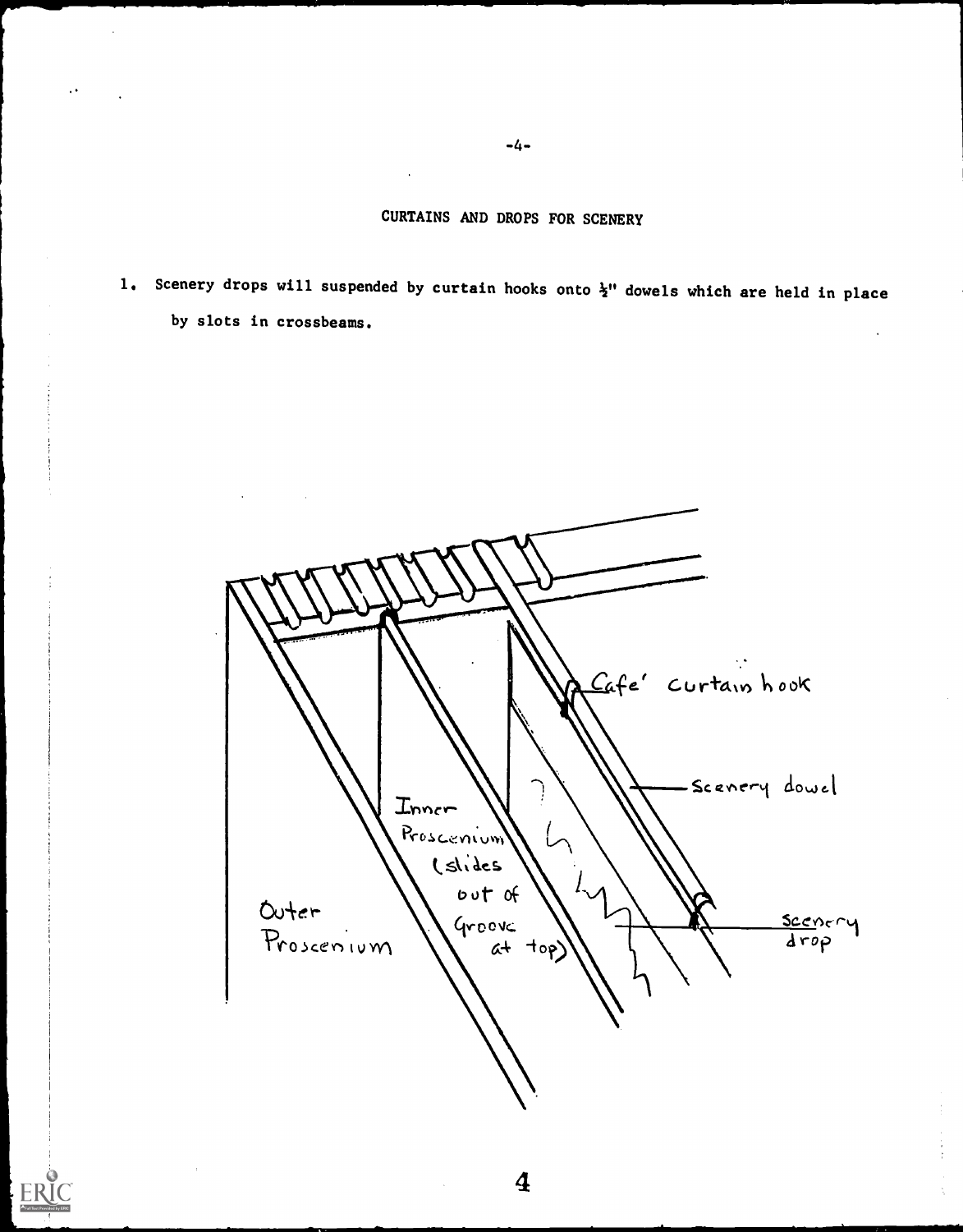2. We use rigid curtain by pasting cloth on cardboard or on frames so that these can easily be pulled up like the scenery. They hang from dowels also. We have a "canvas" fire curtain (cardboard) advertising the play or library system which drops between the proscenium arches. The house curtain, which is quite elegant, drops behind the second proscenium arch. The teaser may be tacked to the back of the inner proscenium arch, or it may be dropped as a removeable piece, or it may be omitted althogether. Some picture books, however, are not tall enough to fill up the theater space, and some arrangement needs to be made to hide the tops of some sets.

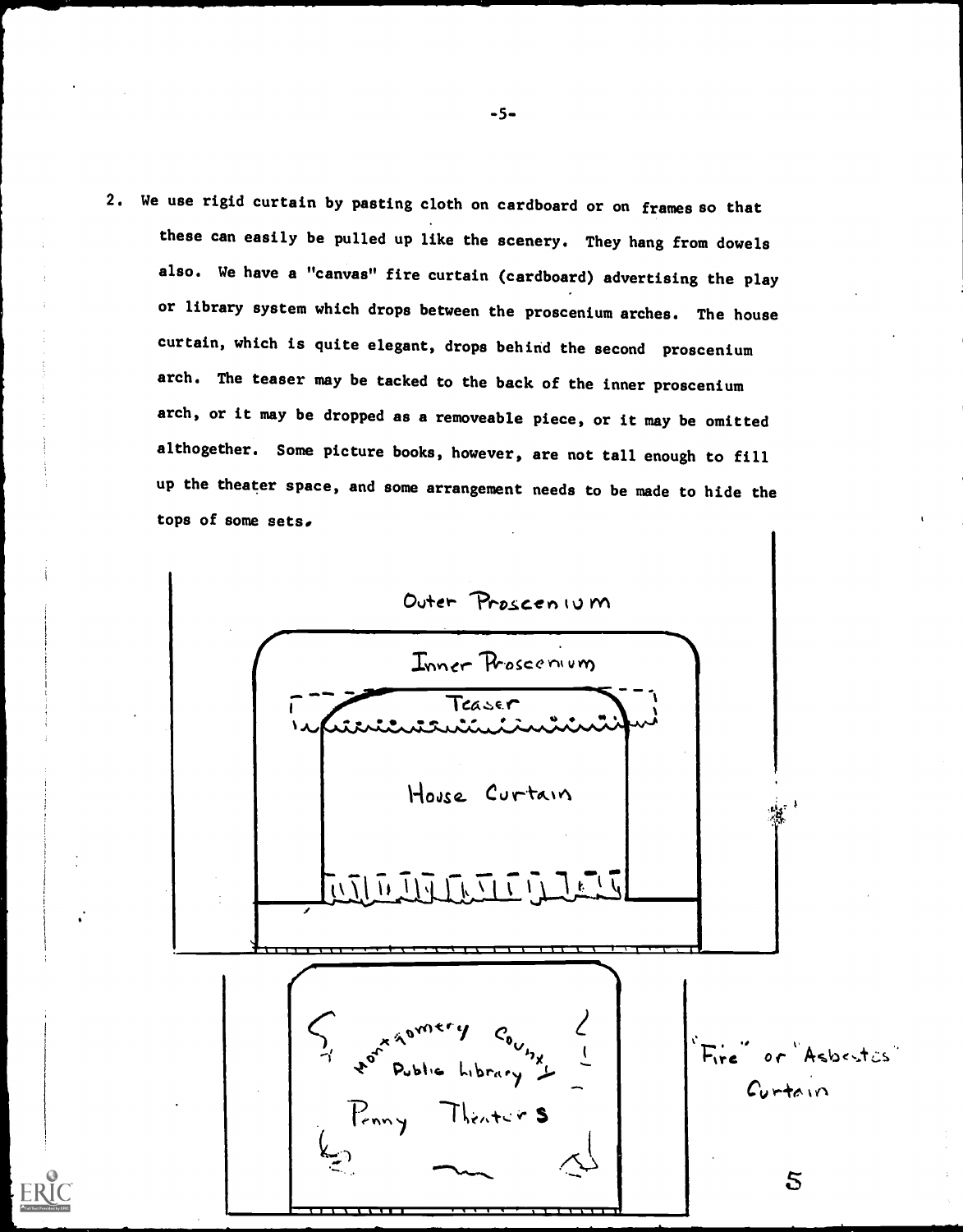- Drops of plain grey cardboard or cloth covered board can be used. Most  $3.$ plays need two or three drops in addition to the backdrop. These hang from dowels, and scenery can be attached to them with masking tape or each play may be constructed with its own scenery sets and drops.
- Drops hang from the dowels with pinch cafe curtain hooks. For a  $\frac{1}{2}$ " 4. dowel, you need  $\frac{1}{2}$ " hooks, otherwise they slide up and down on the rods.
- 5. We use clothes hangers for the character wires. The ends of these can be bent so that they support a character upright. We also use them for supports for free - standing pieces of scenery.



6

 $-6-$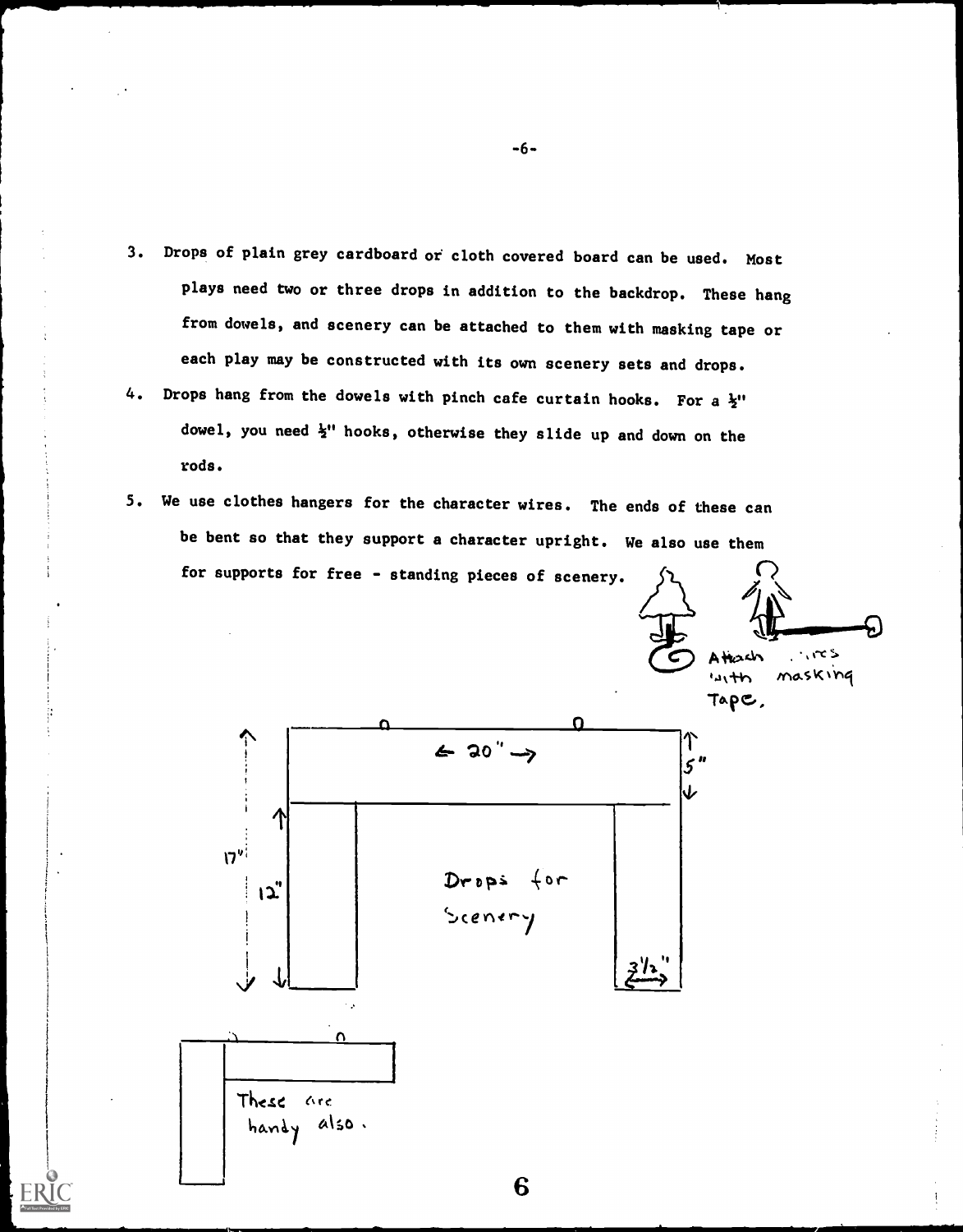## **LIGHTS**

 $-7-$ 

## 1. Light battens

Christmas tree lights are best, particularly if you can use sockets from old strings. We think you need 3 or 4 dowels of  $f$  or more lights. (white, red, blue, amber). These are wired on dowels. Dowels can be positioned at various spots.

2. Footlights

Six lights are best for footlights, and are tacked inside orchestra. Footlights work better if they are controlled by a switch and work separately from the dimmer.

Light board or box can be screwed to back of theater.  $3.$ 

Use silent switches.  $4.$ 

PLAN (A)